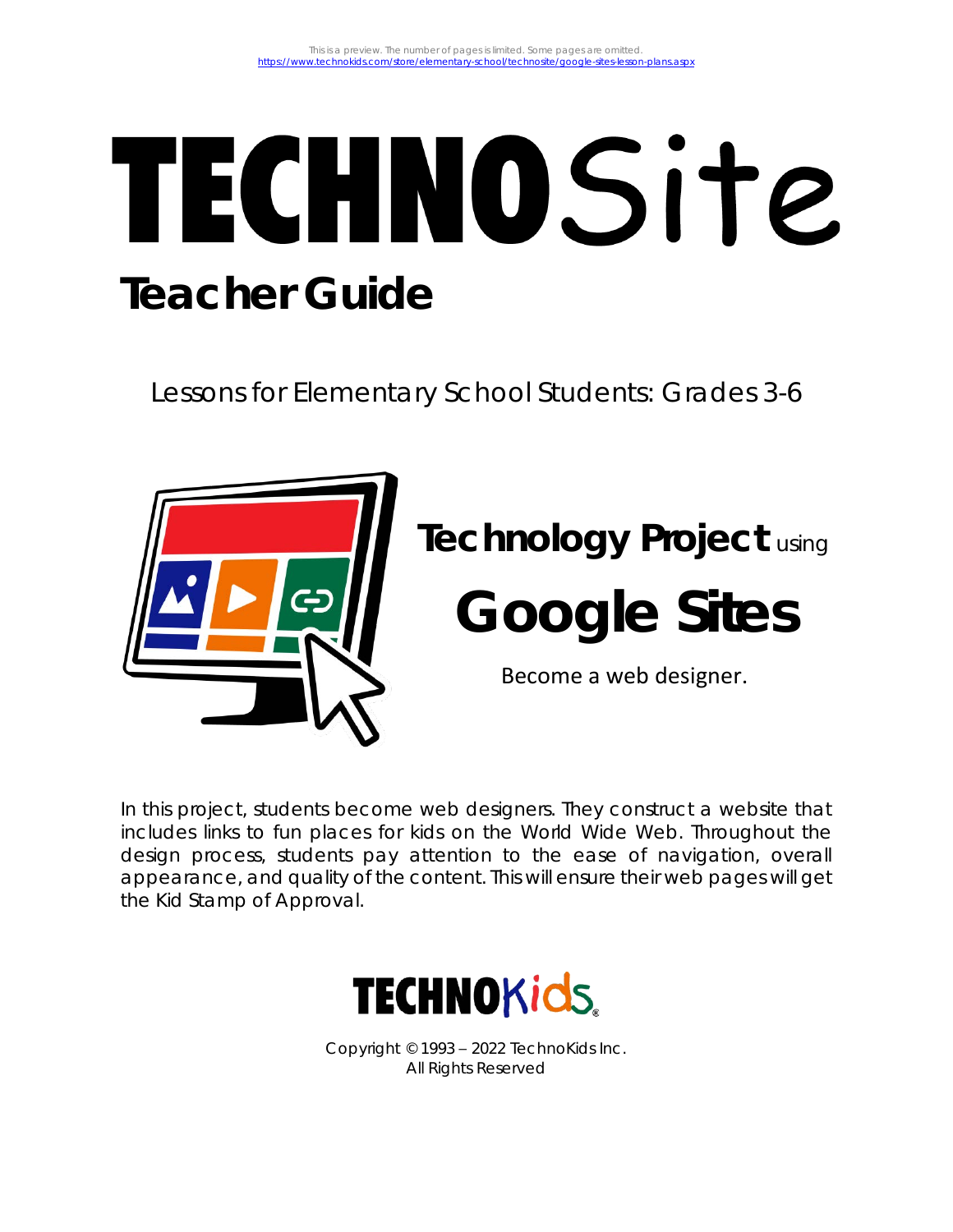## Contents

| Introduction Getting Started        |  |
|-------------------------------------|--|
|                                     |  |
| Session 1 Be a Website Critic       |  |
|                                     |  |
|                                     |  |
|                                     |  |
|                                     |  |
|                                     |  |
|                                     |  |
|                                     |  |
|                                     |  |
|                                     |  |
| Session 2 Develop Search Strategies |  |
|                                     |  |
|                                     |  |
|                                     |  |
|                                     |  |
|                                     |  |
|                                     |  |
|                                     |  |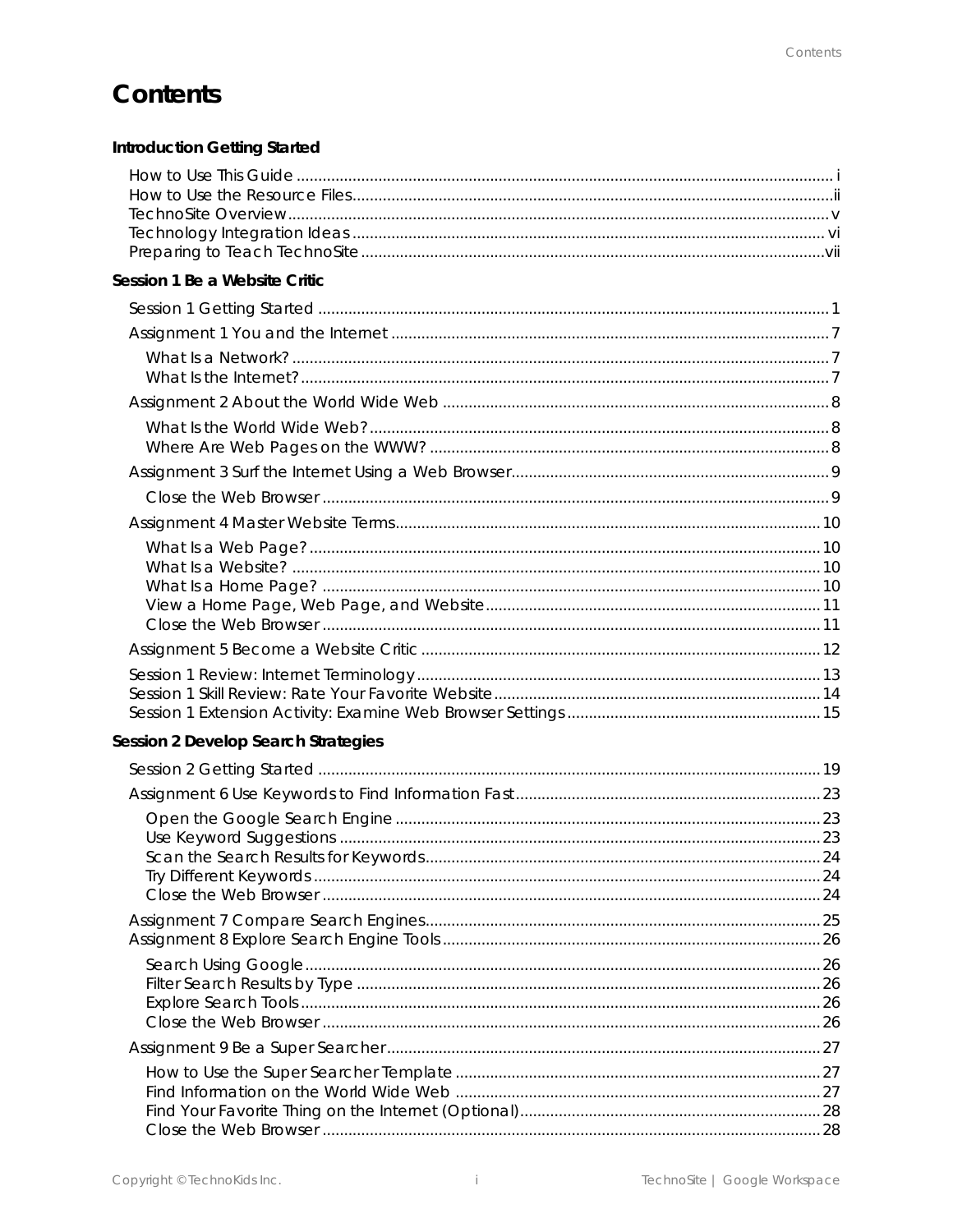| Session 3 Become a Web Designer |  |
|---------------------------------|--|
|                                 |  |
|                                 |  |
|                                 |  |
|                                 |  |
|                                 |  |
|                                 |  |
|                                 |  |
| Session 4 Design a Home Page    |  |
|                                 |  |
|                                 |  |
|                                 |  |
|                                 |  |
|                                 |  |
|                                 |  |
|                                 |  |
|                                 |  |
|                                 |  |
|                                 |  |
|                                 |  |
|                                 |  |
|                                 |  |
|                                 |  |
|                                 |  |
|                                 |  |
|                                 |  |
|                                 |  |
|                                 |  |
|                                 |  |
| Session 5 Build Web Pages       |  |
|                                 |  |
|                                 |  |
|                                 |  |
|                                 |  |
|                                 |  |
|                                 |  |
|                                 |  |
|                                 |  |
|                                 |  |
|                                 |  |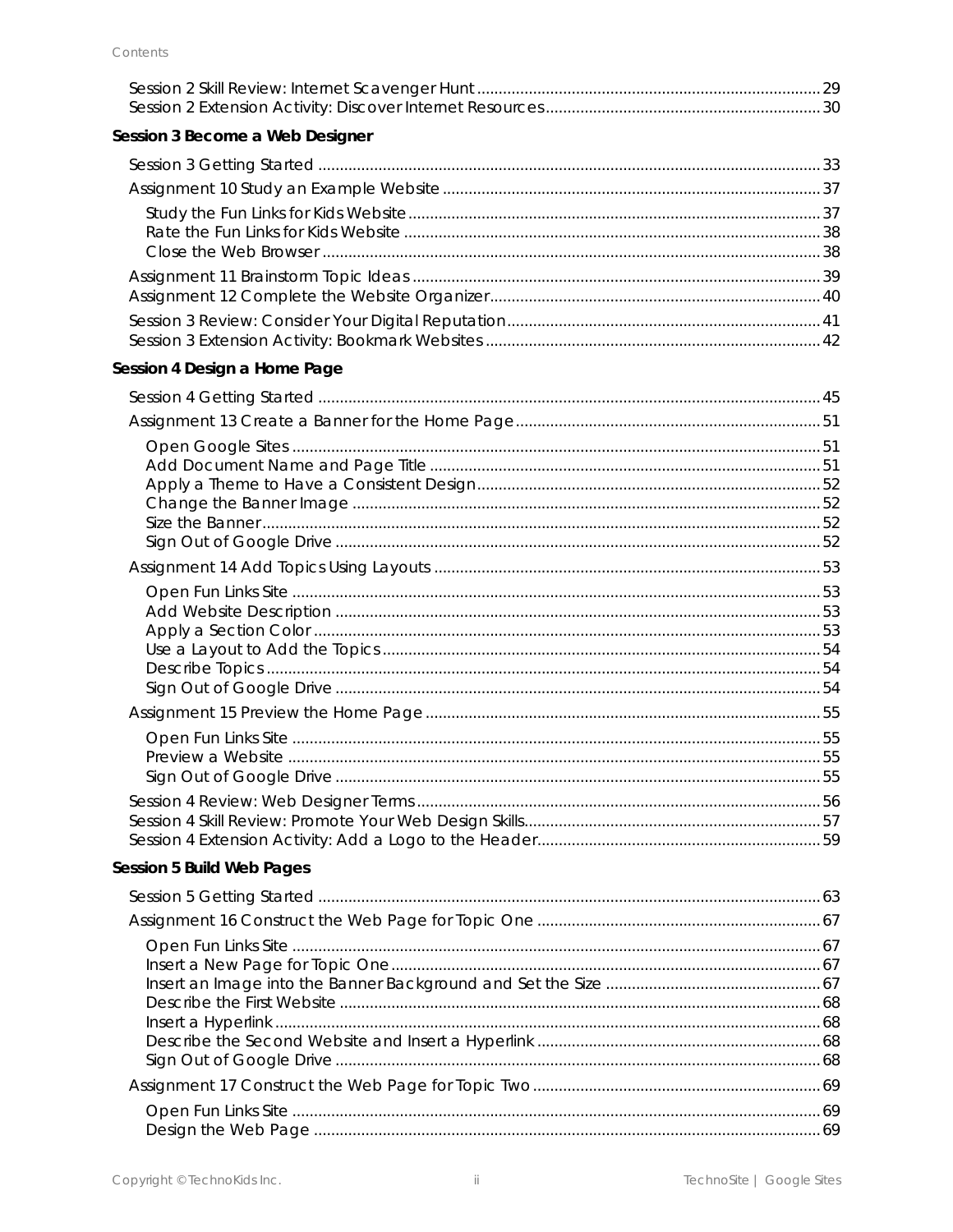| Session 6 Publish a Website |  |
|-----------------------------|--|
|                             |  |
|                             |  |
|                             |  |
|                             |  |
|                             |  |
|                             |  |
|                             |  |
|                             |  |
|                             |  |
|                             |  |
|                             |  |
|                             |  |
|                             |  |
|                             |  |
|                             |  |
|                             |  |
|                             |  |
| Appendices                  |  |
|                             |  |
|                             |  |
|                             |  |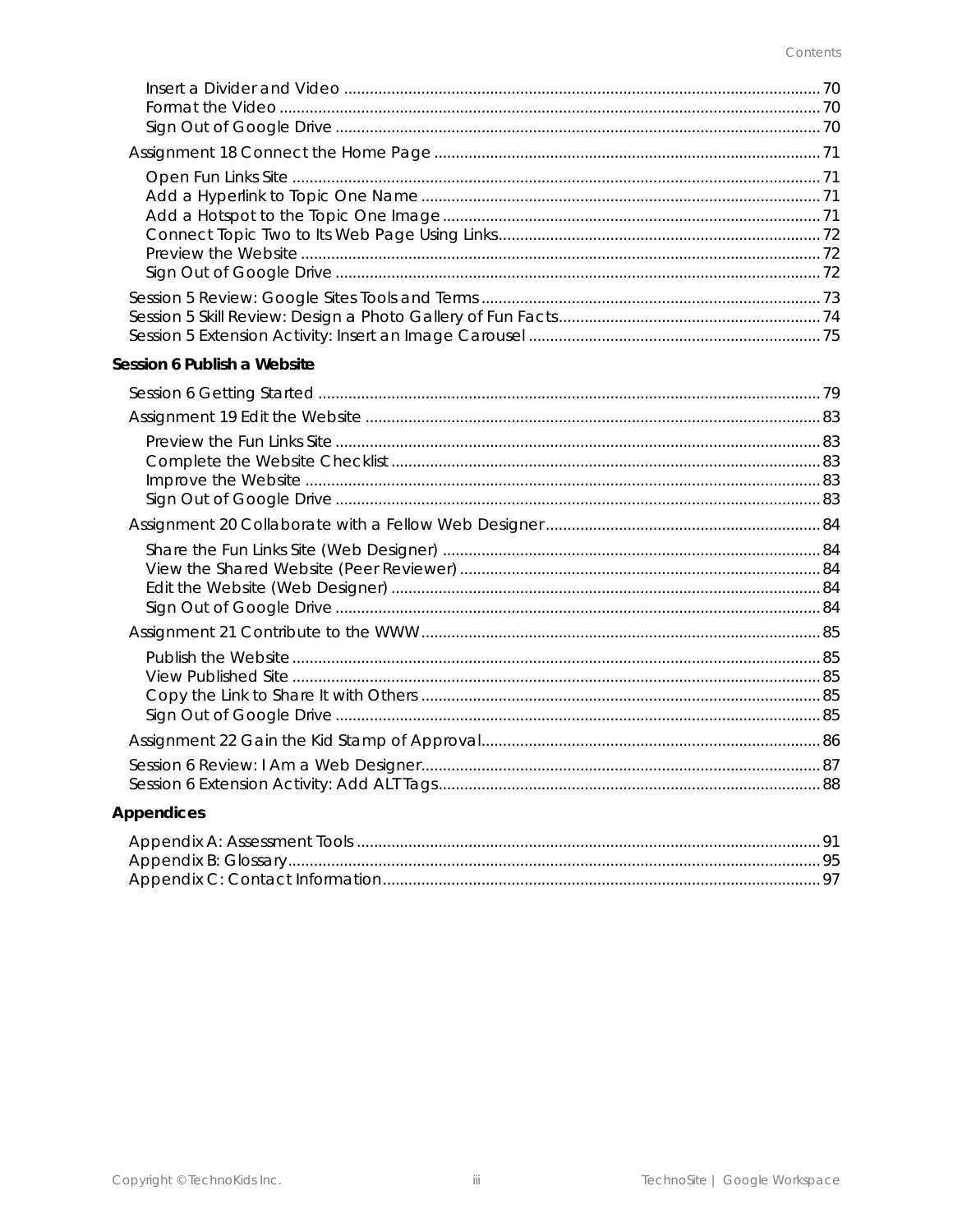## **TechnoSite Overview**

**Introduction to TechnoSite**

In this project, students become web designers. They construct a website that includes links to fun places for kids on the World Wide Web. Throughout the design process, students pay attention to the ease of navigation, overall appearance, and quality of the content. This will ensure their web pages will get the Kid Stamp of Approval.



Students complete the following tasks:

- In session 1, students become website critics. Before they can analyze web pages on the World Wide Web, they are introduced to Internet terminology. Afterwards, they examine websites and rate them according to ease of navigation, appearance, quality, and safety. They will use their knowledge of what makes a "kid-approved" website when they create their own web pages in the upcoming sessions.
- In session 2, students learn various search strategies to help them find information fast on the World Wide Web. They apply this knowledge to locate a wide range of items. These skills will be applied in the upcoming session when students find high-quality websites to include on their own web pages.
- In session 3, students become web designers. To prepare for the task, they view an example website that has hyperlinks to interesting places on the World Wide Web for kids. Students examine the characteristics and rate the ease of navigation, appearance, quality, and safety. Next, they use the Internet to gather resources for their own website. The content of each page is planned by using the Website Organizer.
- In session 4, students start to make their website using Google Sites. They begin by constructing a Home Page that includes a banner, title, and description. They use Layouts to add blocks of information about the topics.
- In session 5, students continue to build their website. They follow instructions to insert several web pages. Each one is about a specific topic and will contain hyperlinks to fun places for kids on the WWW. Content on the Home page is joined to each web page to make it easy for visitors to navigate.
- In session 6, the young web designers publish their websites to the World Wide Web. To prepare, students edit the content and appearance using a checklist as a guide. Next, they have a peer review their website to test each hyperlink. Once, the website is ready for viewers, they publish the website and share the link with classmates.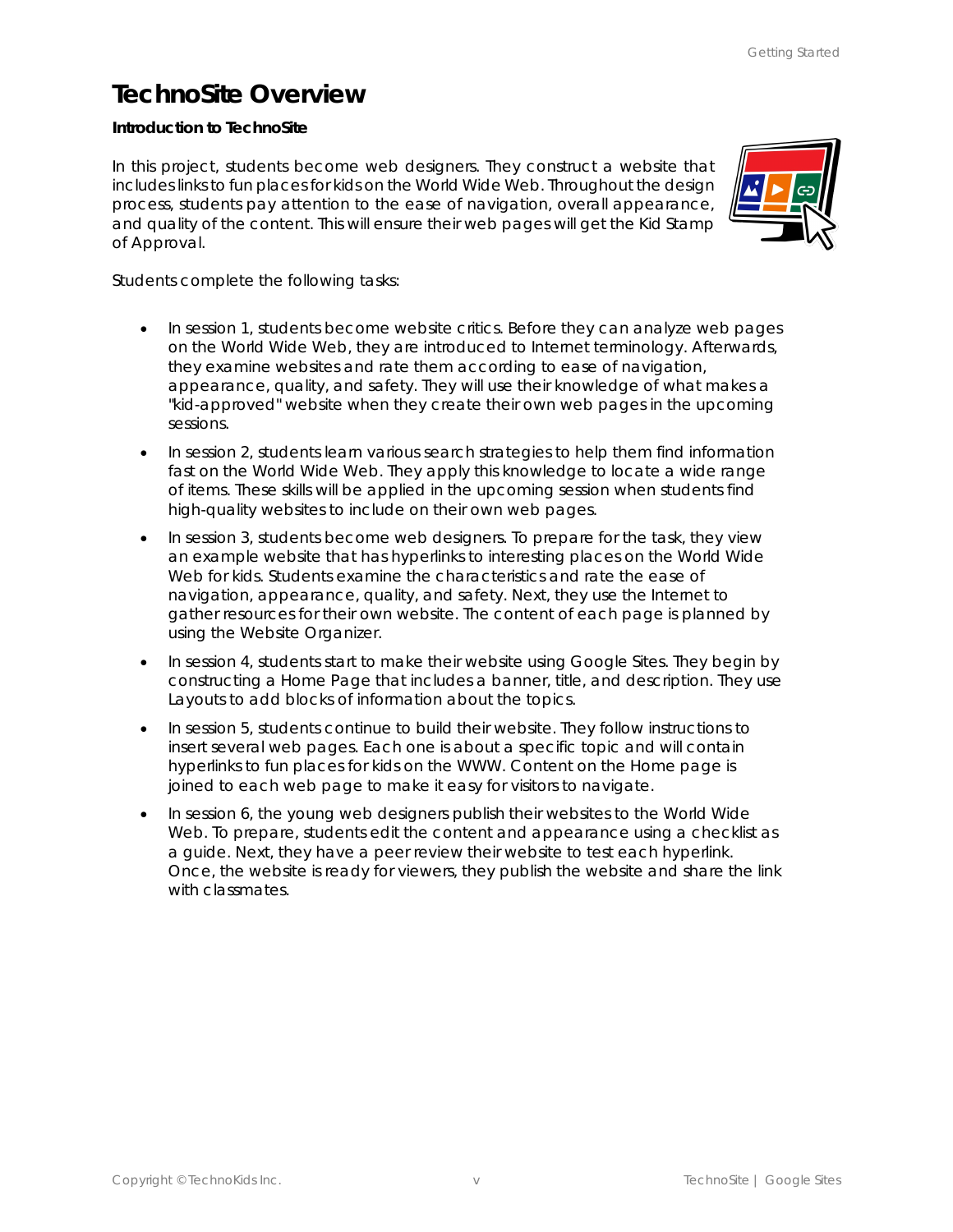# **Technology Integration Ideas**

TechnoSite combines digital citizenship with web design skills. In this STEM project, students publish a website that contains links to fun places kids can safely visit on the WWW. The activities are ideal for Grades 3-6. By adjusting the expectations, this project can also be used by older students. The emphasis is on discernment. Students must apply good judgement to curate a collection of high-quality sites. There are several ways to integrate TechnoSite into curriculum:

- *STEM or ICT Course*: Incorporate web design into an existing technology course. Engage students by having them select a topic of personal interest. They combine Internet search strategies with graphic design skills to publish a unique website. Their publication can be used by fellow classmates to locate fun things to do on the Internet.
- *Integrated Unit*: Infuse web design into any area of study. TechnoSite can be used to solidify learning in history, social studies, science, or geography. Websites can be built about a historical period, environmental issue, scientific finding, or destination. Divide the topic into sub-topics. Have students create a collection of informative sites that everyone in the class can use to learn.
- *Web Design Course*: Promote career readiness. Have students learn valuable skills they can transfer to the workplace or investigate with further study. The web design process in TechnoSite models the job of a web designer. Students plan, organize, create, edit, revise, and publish their website. Just like in the "real world" they apply collaboration skills to work with peers to enhance their project.
- *Digital Citizenship Workshop Series*: Emphasize digital citizenship. The theme throughout the project is discernment. Students apply good judgement when searching for Internet resources and during web development. Some extra activities that promote digital citizenship are Session 1 Skill Review: *Rate Your Favorite Website*, Session 1 Extension Activity: *Examine Web Browser Settings*, and Session 3 Review: *Consider Your Digital Reputation*.
- *School Community Project*: Design an authentic learning experience. Offer a creative solution to a real-world problem – safe Internet use. Have students curate a collection of websites specifically for young children in Grades 1-3. Connect the publications to the school's website or blog. This will allow younger students to surf safely. Select a name for the school community project such as "Internet Buddies", "WWW Patrol", "Surf Safe Team", or "Web Force".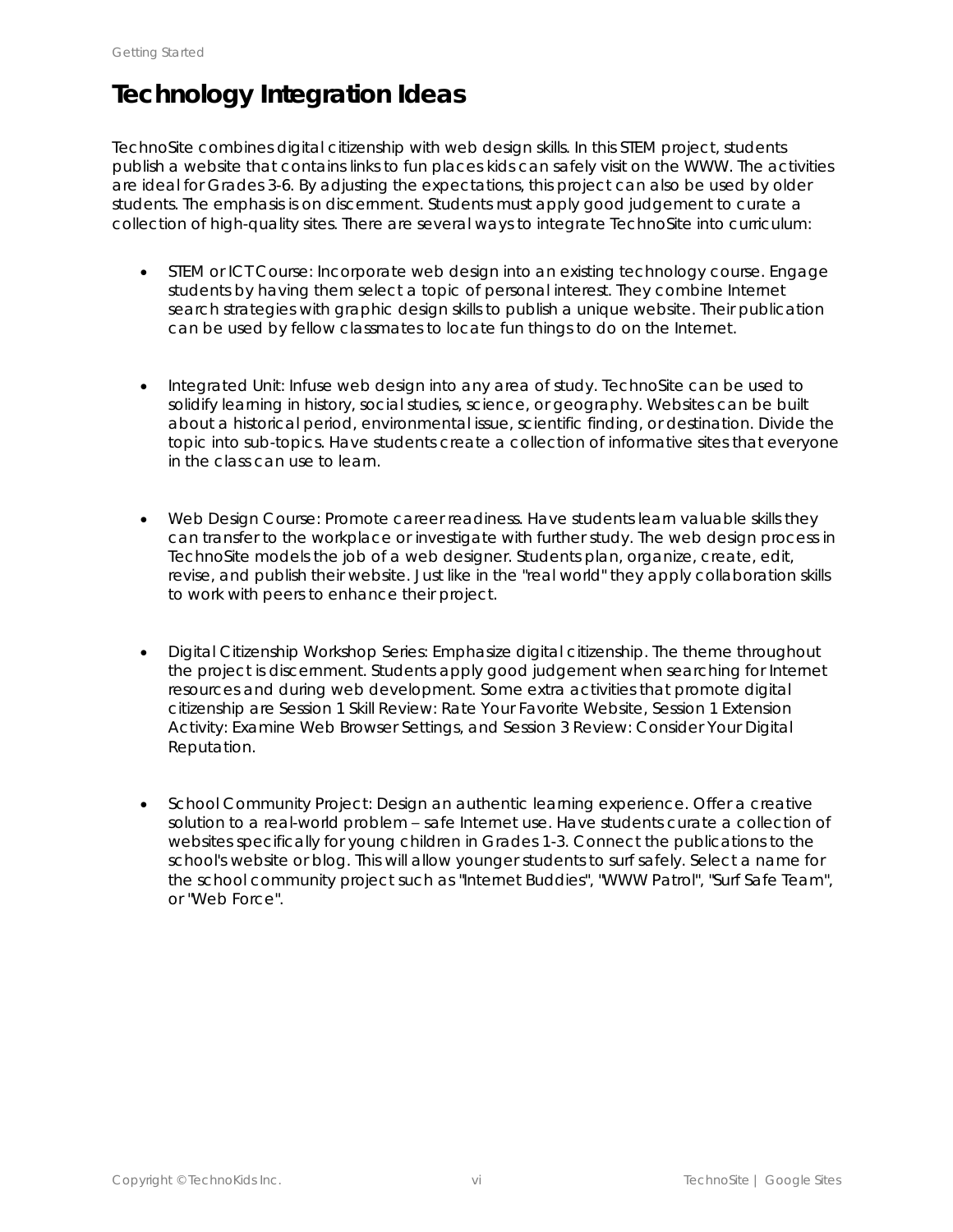## **Assignment 6 Use Keywords to Find Information Fast**



A search engine is a lot like an Internet librarian. Just as a librarian can find books about different things - a search engine finds websites.

There are many search engines such as Google, Bing, or Yahoo.

Keywords are used to search for information on the Internet. A *keyword* is a word or phrase that tells the search engine what to find.

The search engine uses the keyword to show a list of websites. The list is called the *search results*.

Follow the instructions to use keywords to find online games that are fun for kids to play.

**Open the Google Search Engine**

1. Search engines help you to find what you need. Use Google to find online games for kids.

Open the Chrome web browser.

Type **www.google.com** in the address box. Press ENTER.

https://www.google.com  $\frac{1}{2}$ 

**Use Keyword Suggestions**

2. When you type in a keyword, Google suggests a list of other words you can use. Try it!

In the search box, type **online games**.

Click **online games for kids** from the list.

| online games                      |                        |
|-----------------------------------|------------------------|
| online games                      |                        |
| online games to play with friends | As you type, a list of |
| online games for kids             | keywords appears.      |

 Look at the bottom of the page for even more keywords. Click on one of the keyword phrases that you like to fine-tune your search.<br>Q free online games for kids- no

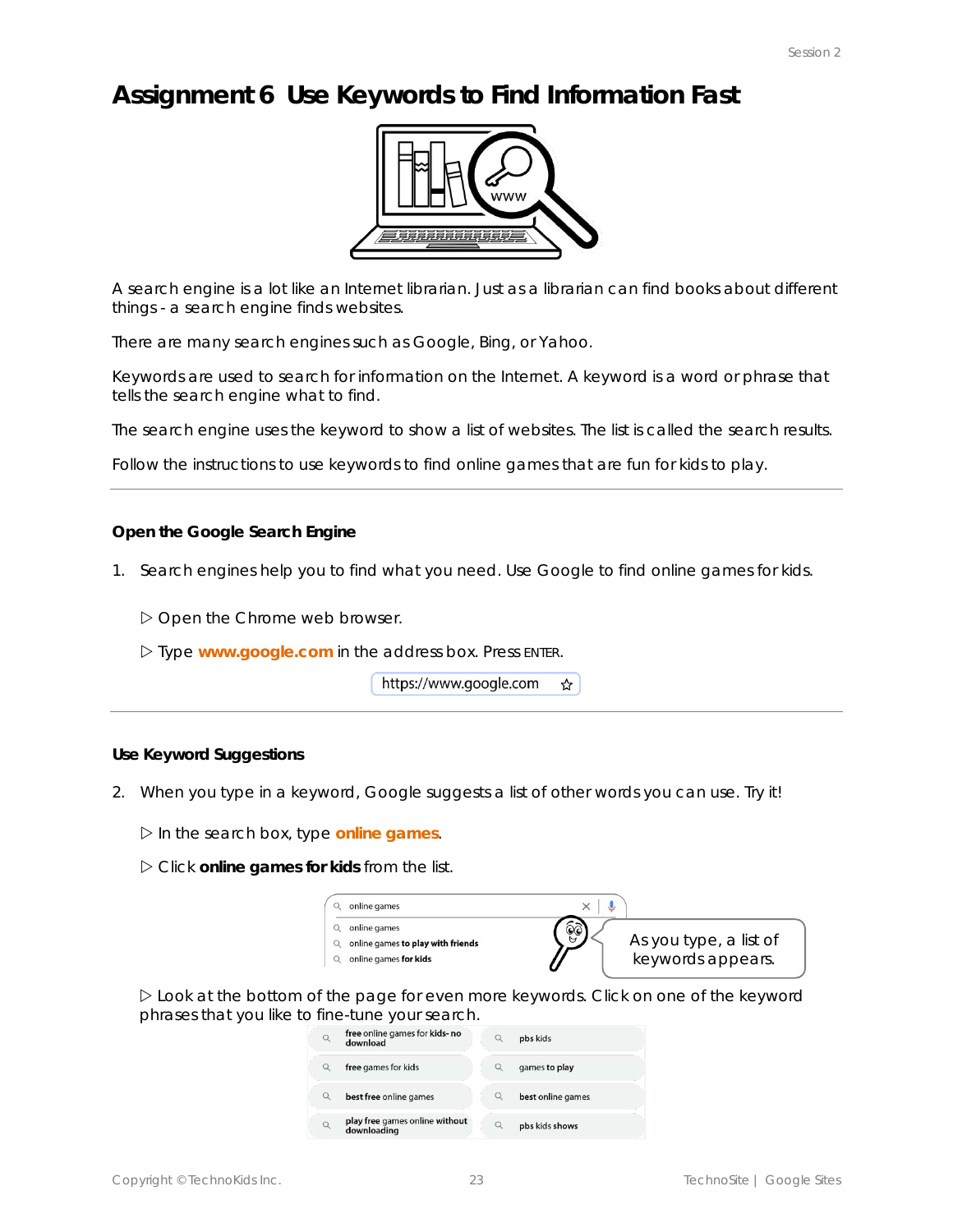#### **Scan the Search Results for Keywords**

3. When you use a search engine, it shows a list of websites that match your keyword. Each result gives you lots of information to help you decide if the website has what you want.

Which one will have the best online games for kids to play?

 Do not just click on the first result! Scan each search result for keywords that will give you clues about the website.

| Study the address.                                                          | pbskids.org > games ▼<br><b>Games   PBS KIDS</b>                                                                                                                                                                                                                                              | -Read the web page title.                  |
|-----------------------------------------------------------------------------|-----------------------------------------------------------------------------------------------------------------------------------------------------------------------------------------------------------------------------------------------------------------------------------------------|--------------------------------------------|
| • Look for names you know.<br>• Look for words related to<br>what you want. | Popular Games. Pinkalicious and Peterrific. Pinka-Perfect Band. Create an instrument then play<br>music with Pinkalicious and her friends! The Cat in the Hat. Slidea-Ma-Zoo. Odd Squad. Puppy<br>Quest. Sesame Street. Elmo's World Games. Ready Jet Go! Mission Earth. Wild Kratts. PSM New | Look for words that                        |
|                                                                             | Powersuits.<br>Popular Games . Dinosaur Games . ARTHUR   Games   PBS KIDS . Math Games                                                                                                                                                                                                        | catch your interest in<br>the description. |
|                                                                             | Check the list of popular pages from the website.                                                                                                                                                                                                                                             |                                            |

4.  $\triangleright$  Click a link that you think will have fun games for kids to play. Browse the website.

 $\triangleright$  Click *Back*  $\leftarrow$  to return to the search results.

| Which search result did you click?             |              |
|------------------------------------------------|--------------|
| Did it have games for kids to play? $\Box$ yes | $\square$ no |

**Try Different Keywords**

5. When you search, you can use different keywords that mean the same thing. You must find the "right" search term to find fun places for kids on the World Wide Web.

Use Google to compare search words. Circle the keyword that is the best.

|                                 | ලිවි              | The number of results will show<br>up at the top of the page. |                                |
|---------------------------------|-------------------|---------------------------------------------------------------|--------------------------------|
| Keyword                         | Number of Results |                                                               | Are the results what you want? |
| online games for children       |                   | $\square$ yes                                                 | $\Box$ no                      |
| online games for kids           |                   | $\square$ yes                                                 | $\Box$ no                      |
| best online games for kids      |                   | $\square$ yes                                                 | $\Box$ no                      |
| best free online games for kids |                   | $\square$ yes                                                 | □ no                           |

#### **Close the Web Browser**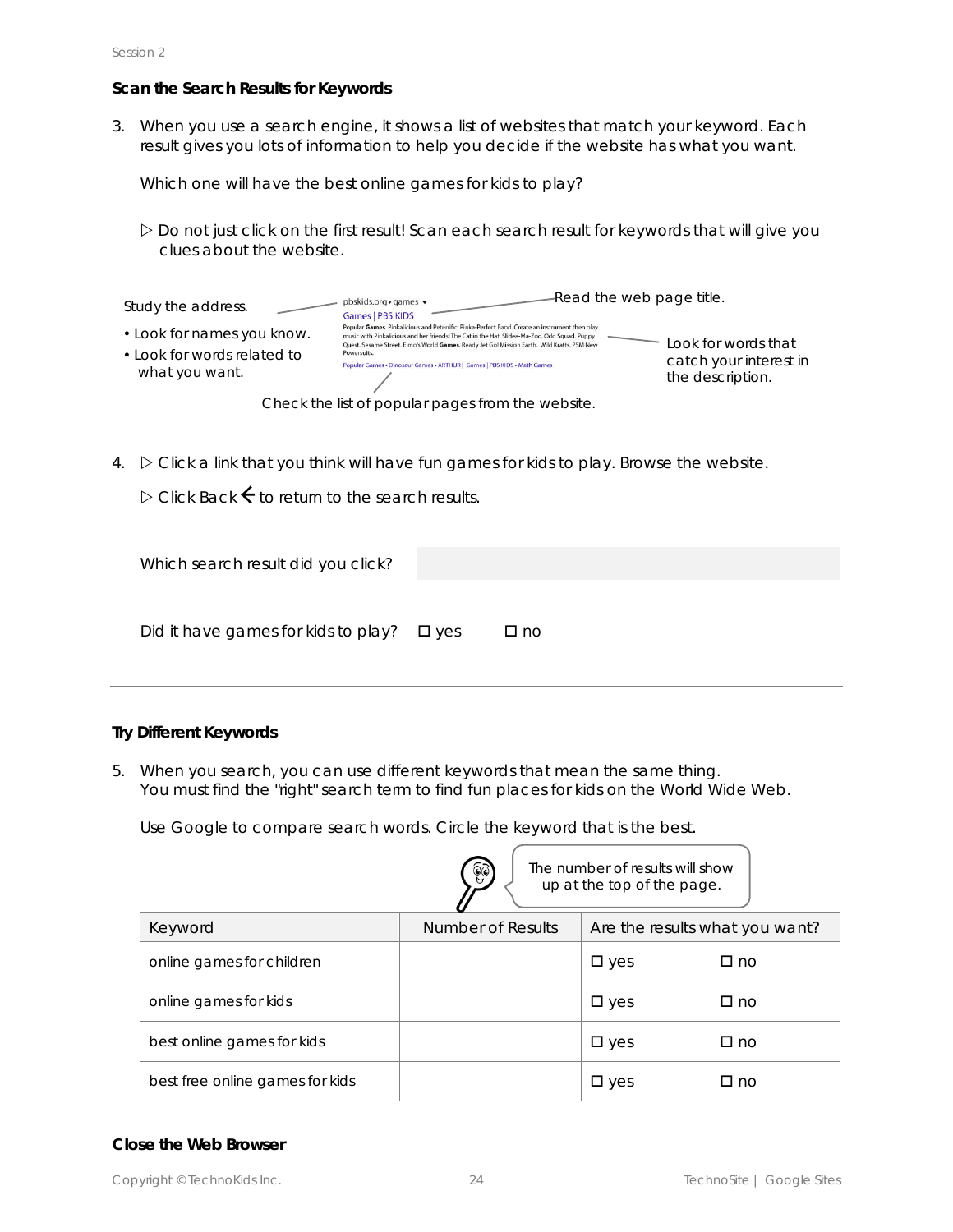## **Assignment 10 Study an Example Website**

You are now a web designer. A *web designer* is someone that builds websites.

You are going to make a website that has links to fun places on the WWW that are safe for kids to visit. To help you get started, view the website:

https://sites.google.com/view/technosite-funlinks/home

Look at it closely to answer the questions.



**Study the Fun Links for Kids Website**

- 1. The Home page has a main title. What is it?
- 2. Read the description below the main title. What is this website about?
- 3. The website has two topics. What are they?
- 4. For each topic, there are websites to visit. How many websites are listed for each topic?
- 5. What do you like about the website?
- 6. What would you like to change on the website to make it better?

 $\bullet$ 

 $\bullet$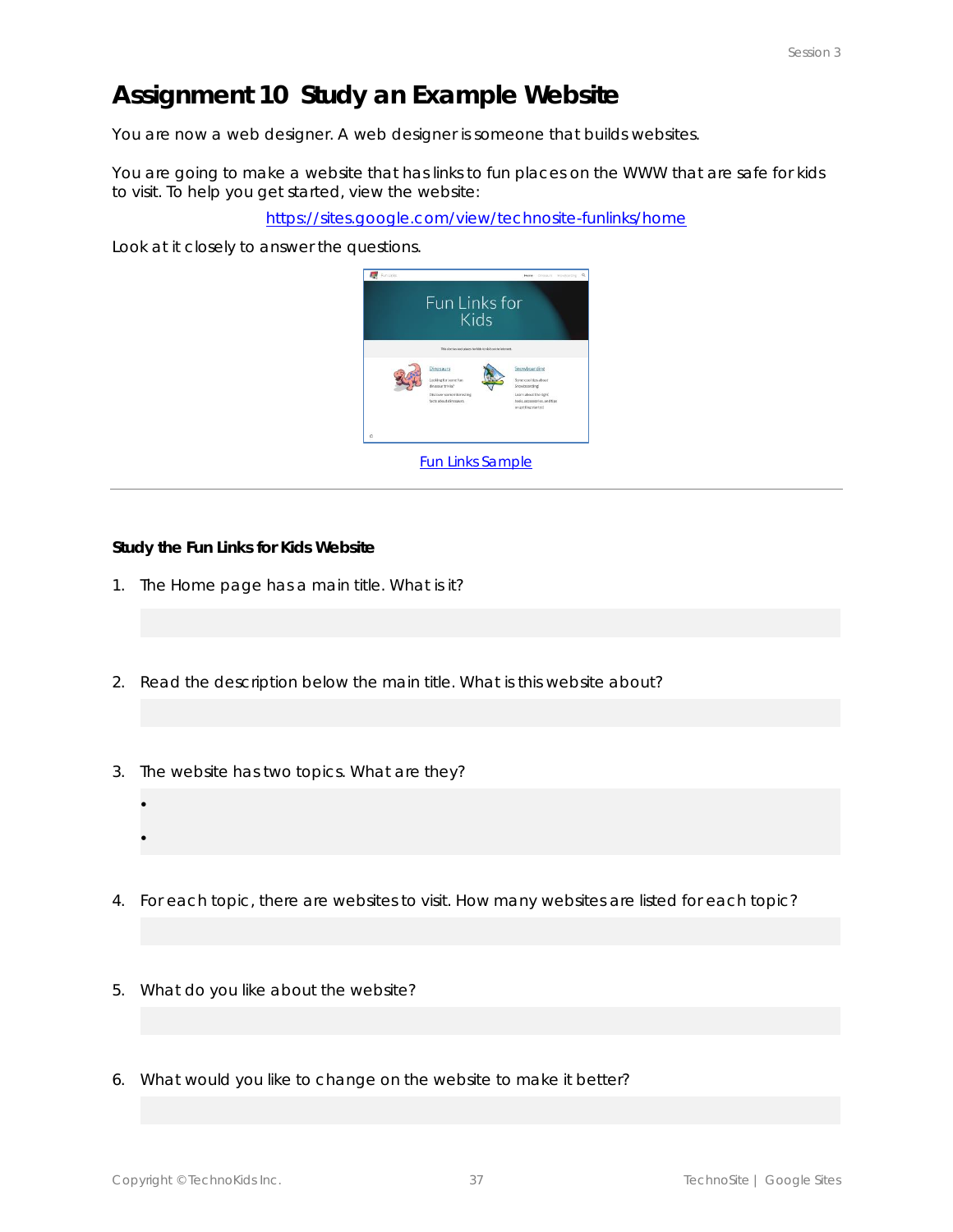#### **Rate the Fun Links for Kids Website**

7. Explore the *Fun Links for Kids* website by clicking on the hyperlinks. Rate the navigation, appearance, content, and safety.

Write the reasons for your scores in the *Comment* box.



• The website has content that is suitable for kids.

|     | Navigation | /5 |  |
|-----|------------|----|--|
|     | Appearance | /5 |  |
| 、l= | Content    | /5 |  |
|     | Safety     | /5 |  |

8. Does the website get the *Kid Stamp of Approval*. Why or why not?



**Close the Web Browser**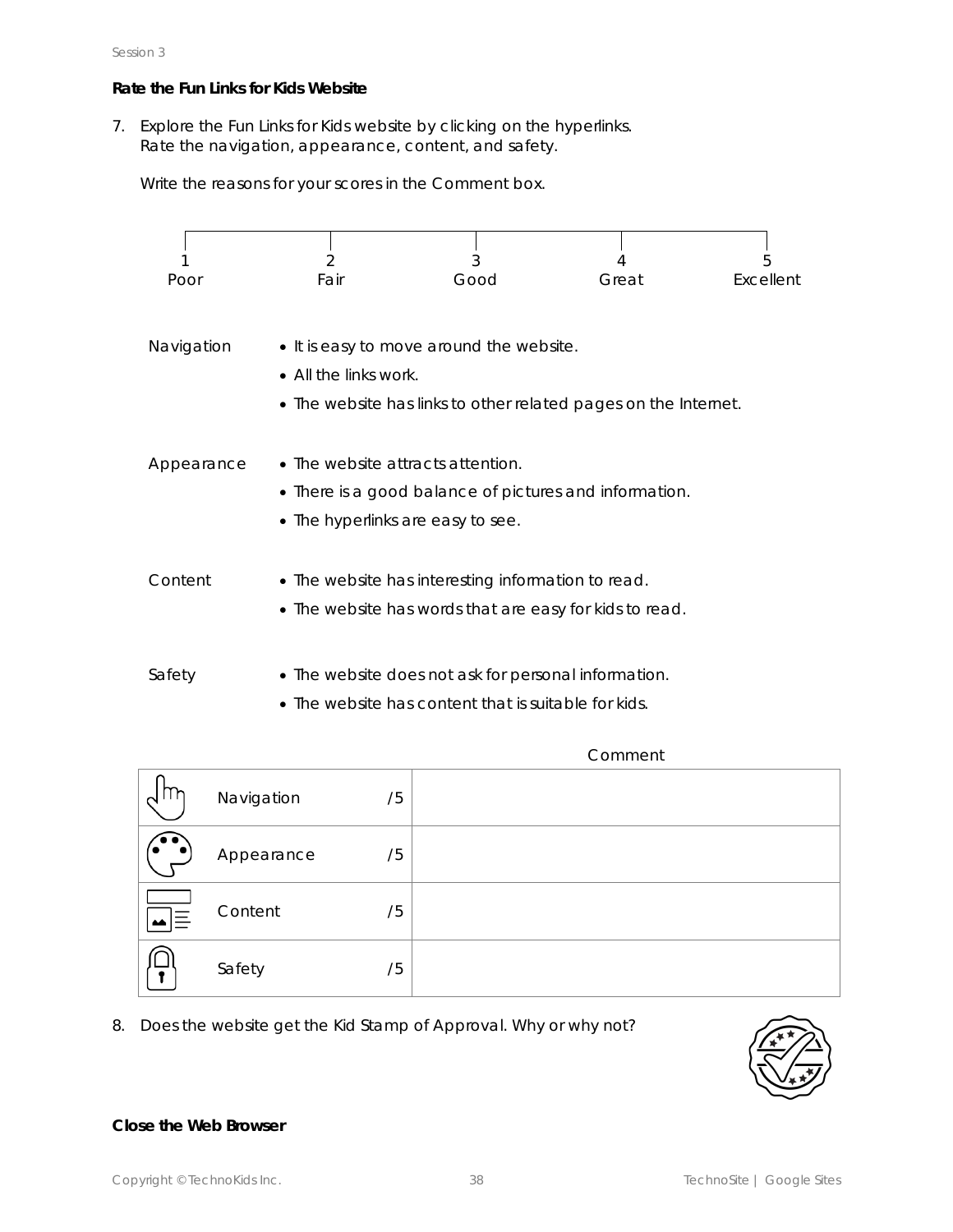## **Assignment 13 Create a Banner for the Home Page**

In this assignment, you begin to create the Home page for your website. It is the page that visitors will see first. Make a banner that tells people about the site.



Example of header with banner image and website title.

**Open Google Sites**

1.  $\triangleright$  Open the Chrome web browser.

Sign into Google Drive.

- $\triangleright$  Click New.  $\overline{+ \ \tiny{\hbox{1cm}}}$
- Click *More*. Select *Google Sites*.

| <b>Linkided Site</b> |                              | ٠<br><b>Dubbly</b>                                                                                  |
|----------------------|------------------------------|-----------------------------------------------------------------------------------------------------|
|                      | Enter site name              | Themes<br>Pages<br><b>Insect</b><br>$\overline{\phantom{a}}$<br>ω<br>ħ<br>Test box<br><b>brager</b> |
| 面                    | Your page title              | ♨<br>$\bullet$<br>Orie<br>Grated<br><b>GE</b> Locate                                                |
|                      | Changelmap: +   E Headertype | 일일<br>$\vert \cdot \vert$<br>E<br>国国国<br>à.<br>゠゠<br>۰                                              |
|                      |                              | 国王国王<br>GEES                                                                                        |
|                      |                              | т<br>Collegeble group<br>M Table of cards and<br>O impromed                                         |
|                      |                              | ED Tutton<br>$-$ Guide                                                                              |
|                      |                              | <b>B</b> Playbolter                                                                                 |

#### **Add Document Name and Page Title**

2.  $\triangleright$  Type Fun Links into the *site* name box.



Select the text *Your page title* and type **Fun Links for Kids***.*

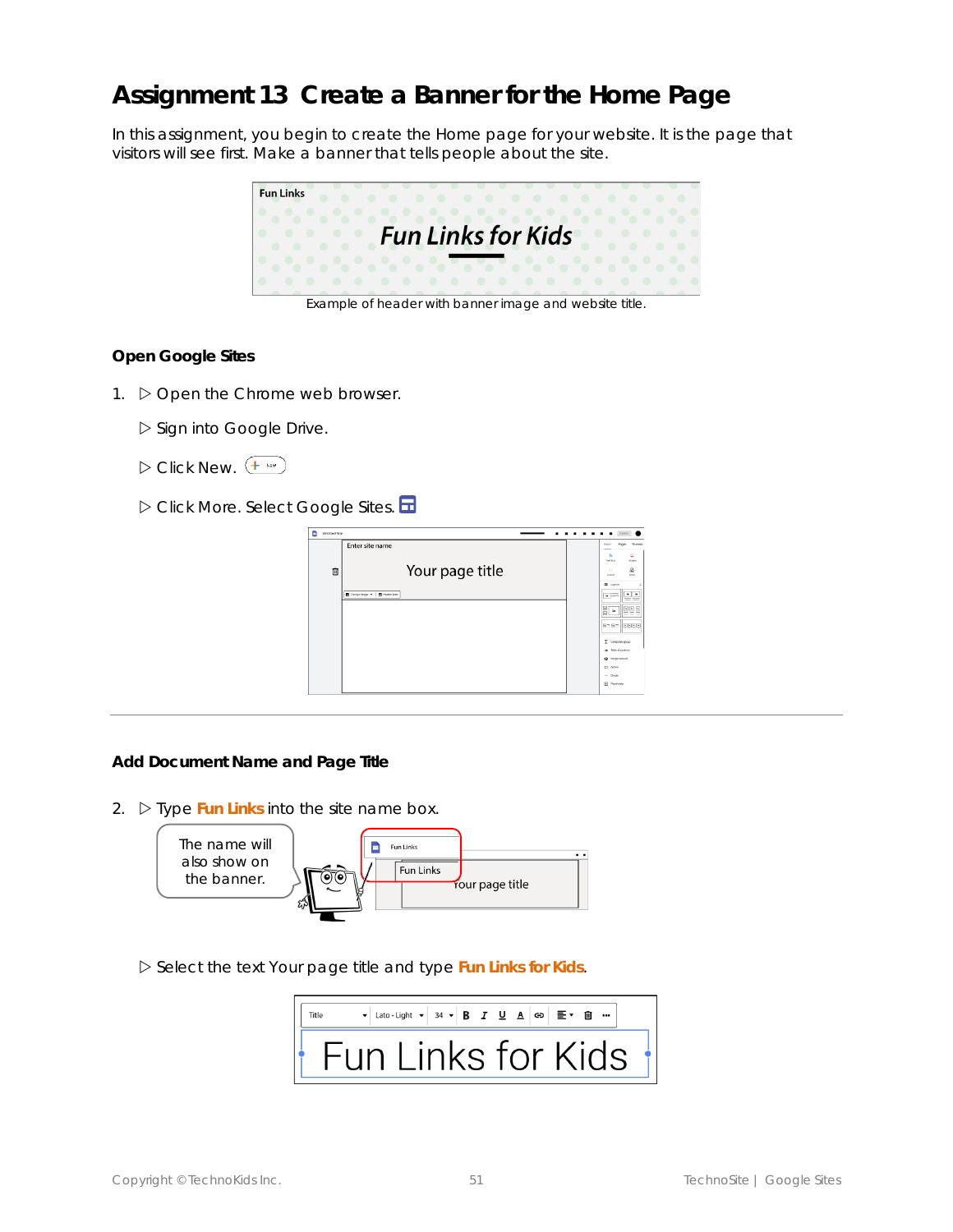**Apply a Theme to Have a Consistent Design**

- 3. Click *Themes*. Pick an option from the list.
	- $\triangleright$  Select a color scheme and a font style for the text.



**Change the Banner Image**

- 4.  $\triangleright$  Hover over the banner.
	- Click *Change image.* From the list pick *Select image*.



From the *Gallery* click on a banner that will attract viewer interest. Click *Select*.



**Size the Banner**

5.  $\triangleright$  Hover over the banner.



#### **Sign Out of Google Drive**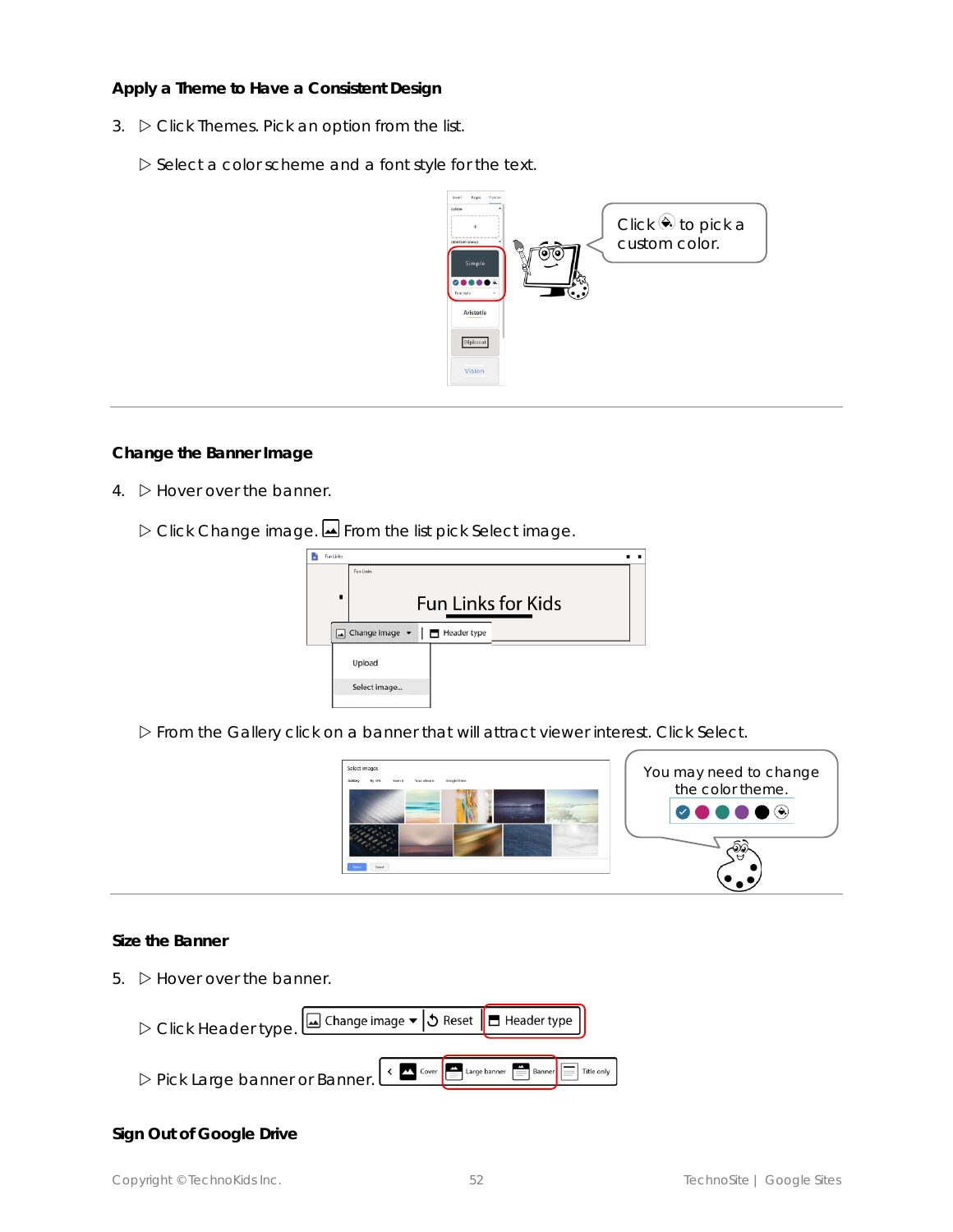## **Session 4 Extension Activity: Add a Logo to the Header**

You can add a logo to the header of your website. It will appear in the navigation bar, next to the site name. A *logo* is a graphic or symbol used to identify a brand or company.

Search the Internet to locate a picture to use as a logo. Find an image to highlight the website topic of fun places for kids on the WWW. Or the image can represent your web design company.



**Copyright and Images on the Internet**

It is important to know that you cannot just take any image you want from the Internet. Some pictures are *copyright* protected. This means that the creator of the image decides who has the *right* to use a *copy* and how they can use it. If you use a picture without permission, it is stealing.

Copyrighted pictures often have a © symbol on the image with the date or name of the owner. This is a way of identifying who owns the picture. Be mindful of copyright laws when choosing a logo image.

**Find an Image**

- 1. Open a web browser. Go to www.google.com.
- 2. Enter a **keyword** to search for logo. Press ENTER.



- 3. Click the *Images* link to filter the results to just pictures.
- 4. Click *Tools*. Click *Usage rights* and choose *Creative Commons licenses*.



Choose a place to save the image.

7. Type **logo** into the file name box. Click *Save*.

iearch Google for image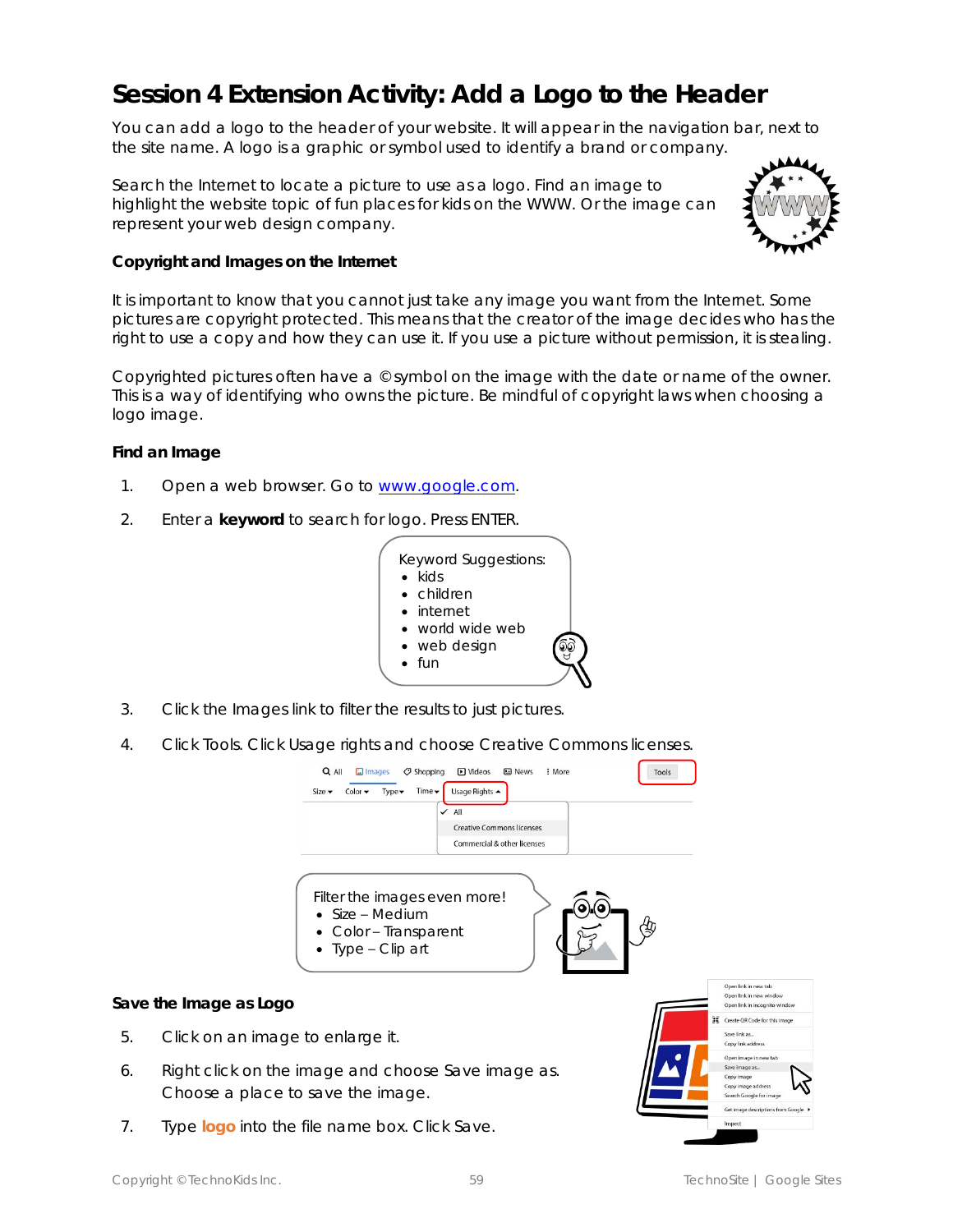**Add the Logo to Your Website**

- 8. Open your *Fun Links* document in Google Sites.
- 9. Hover over the top of the page header. Click *Add logo*.



- 10. Click *Upload*.
- 11. Select the **logo** file and click *Open*.



#### **Edit the Navigation Bar**

12. Click *Navigation.* 

Change Color to pick a background color for the navigation bar. Close Settings.  $\times$ 

| Navigation setting changes are autosaved and applied the next time you publish your site |       |             | × |
|------------------------------------------------------------------------------------------|-------|-------------|---|
| Navigation                                                                               | Mode  | Top<br>m    | ▼ |
| <b>Brand images</b><br>lш                                                                | Color | Transparent | ۰ |
| Viewer tools<br>n.                                                                       |       |             |   |
| <b>Custom URLs</b><br>⊪                                                                  |       |             |   |
| Analytics<br>$\overline{\mathbf{u}}$                                                     |       |             |   |
| Announcement banner<br>п                                                                 |       |             |   |

**Preview the Website**

13. Preview  $\Box$  the website to view the logo on different device types. When done, close the preview.  $\times$ 



- 14. To make changes, hover over top of the logo. Click *Edit logo*.
- 15. Sign out of Google Drive.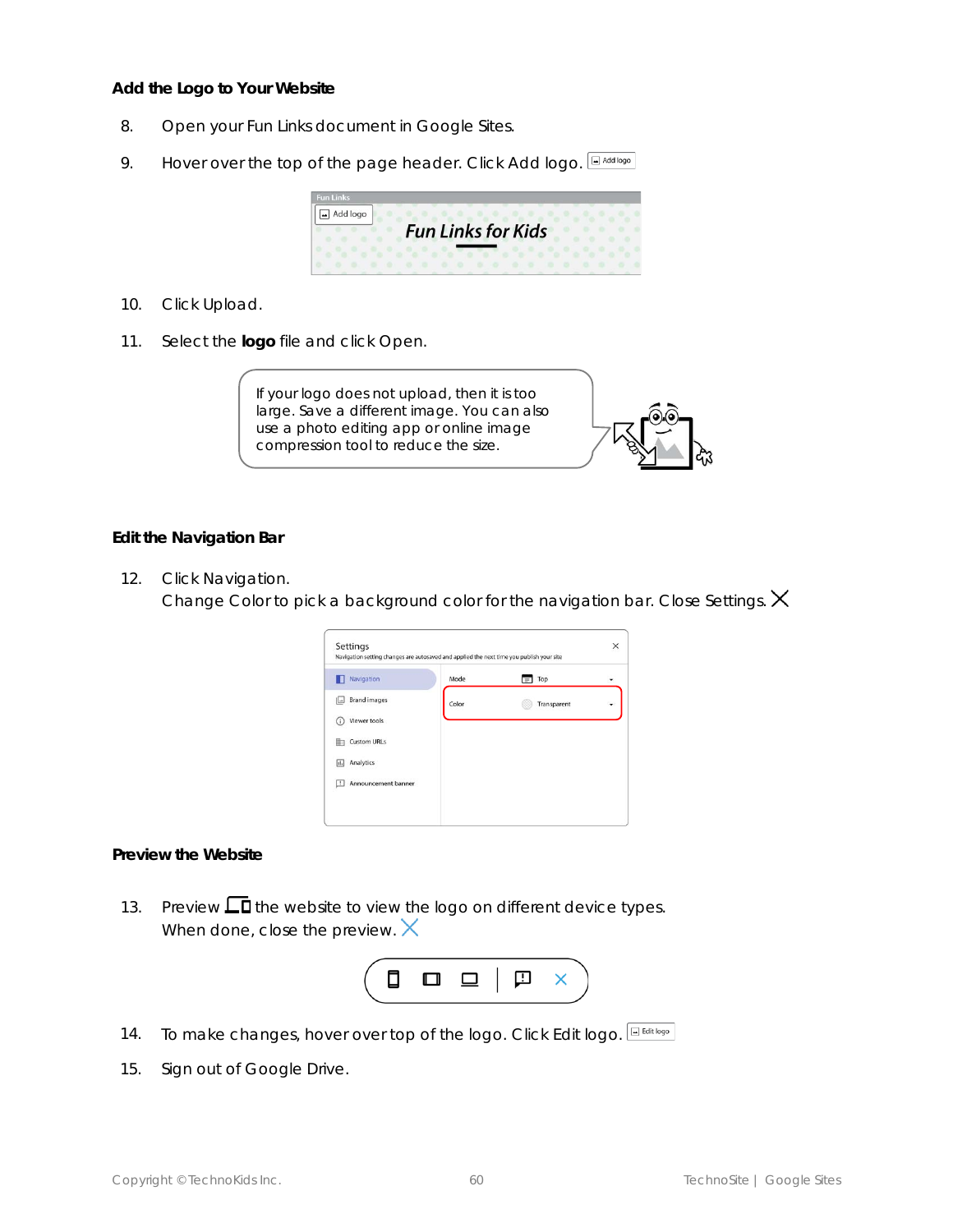## **Session 5 Review: Google Sites Tools and Terms**

Select the correct tool to complete the task.

1. Insert a hyperlink.



2. Preview a website to view on different devices.



- 3. Insert a new page.
	- **a.**
	- b. Tr
	- $C.$   $\overline{\phantom{a}}$

/3

Check if the statement is True or False.

| 4. | Layouts place text and images into blocks that look professional.    | $\square$ True | $\square$ False |
|----|----------------------------------------------------------------------|----------------|-----------------|
| 5. | A picture cannot be a hyperlink.                                     | $\square$ True | $\square$ False |
|    | 6. A section background can have an image applied to it.             | $\square$ True | $\square$ False |
| 7. | A banner is used to publish a website to the WWW.                    | $\square$ True | $\square$ False |
| 8. | A theme is used to create a consistent color and font scheme.        | $\square$ True | $\square$ False |
| 9. | Videos can only be watched on YouTube.                               | $\square$ True | $\square$ False |
|    | 10. Pages in a Google Sites document are connected using hyperlinks. | $\square$ True | $\square$ False |

/7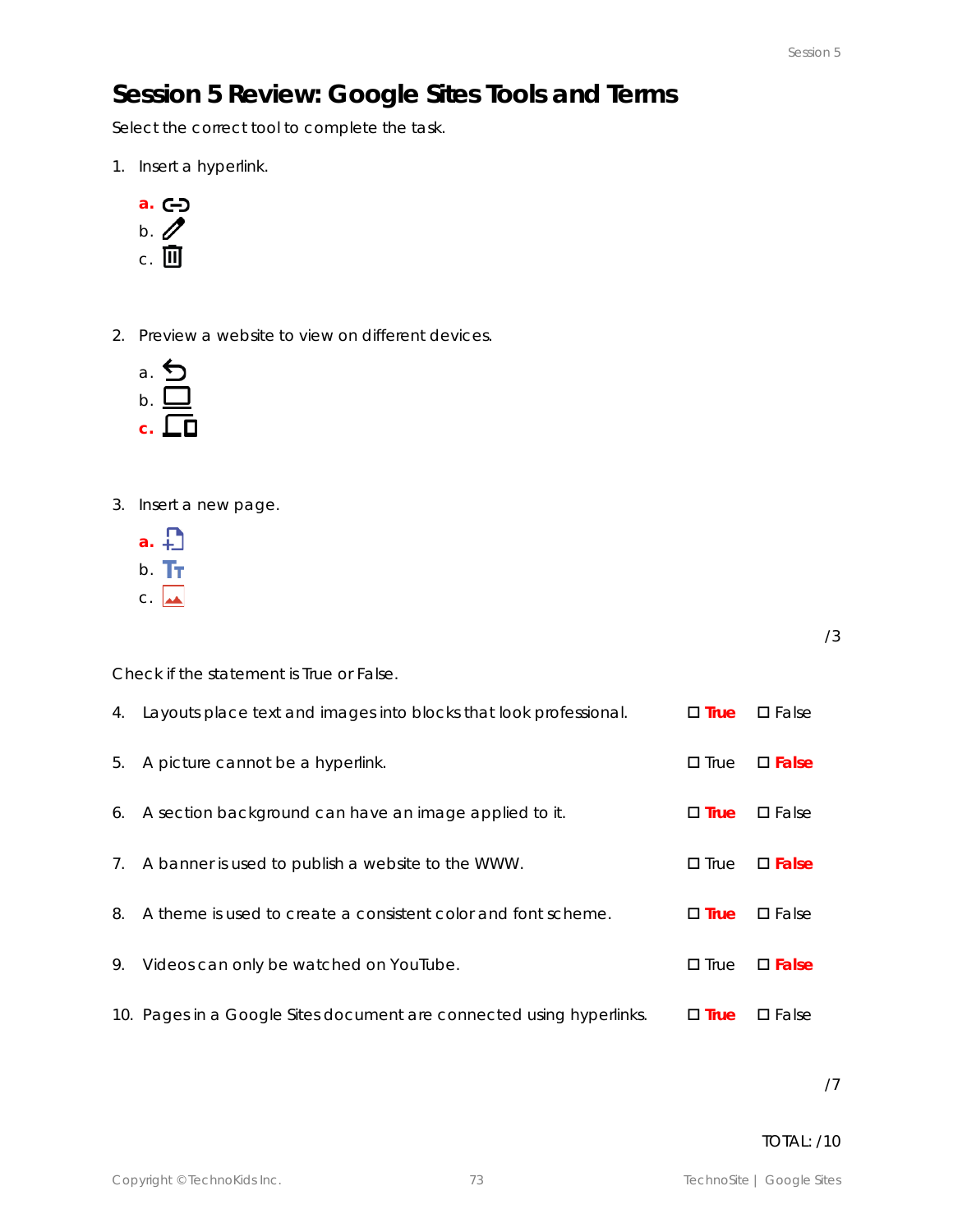# **Session 5 Skill Review: Design a Photo Gallery of Fun Facts**

Pick one of your topics. Create a photo gallery of fun facts.



#### **Research Four Fun Facts**

 $\bullet$ 

- 1. Use your Internet skills to find four facts that kids will want to know:
	- $\bullet$
	- $\bullet$
	- $\bullet$
	-

**Create a Photo Gallery Using a Layout**

- 2. Open your website in Google Sites.
- 3. Click *Pages* and select the page where you would like to add a photo gallery.
- 4. Click *Insert*. Click the layout:
- 5. In the *Click to edit text* box type **fact one**.
- 6. Insert an image that is about fact one.



Zoom to focus on part of the image:

- 1. Click *Crop*.
- 2. Move the slider.  $\boxed{\longrightarrow}$
- 3. Drag  $\bigoplus$  the image inside the frame.
- 4. When done, click the checkmark.
- 7. Apply your skills to complete the photo gallery



- 8. Preview  $\Box$  the web page.
- 9. Sign out of Google Drive.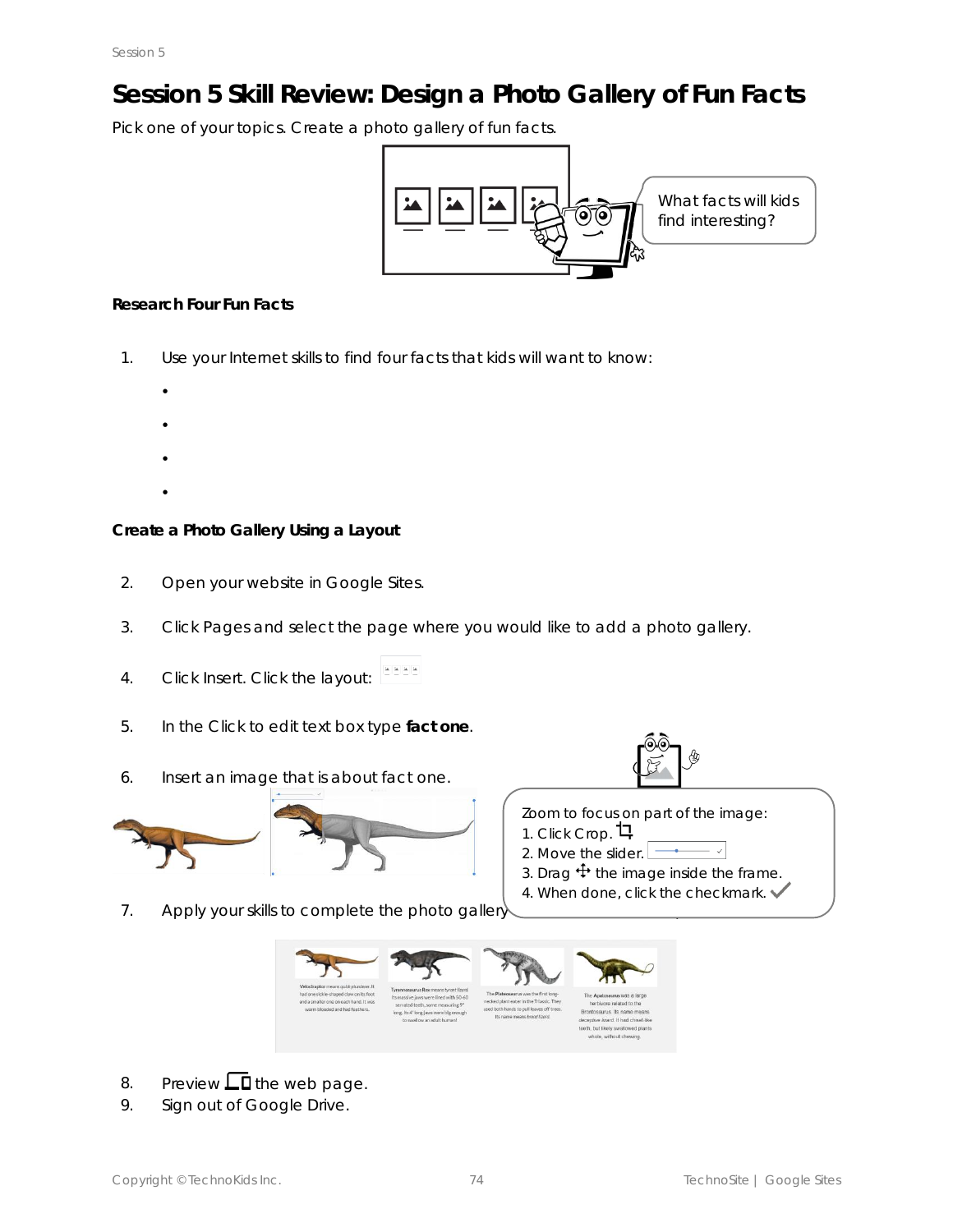### **Session 6 Review: I Am a Web Designer**



You are a web designer! Answer questions about your website.

1. Think about your website. Which link is your favorite? Why do you think kids will like it?

2. What did you enjoy the most about building your own website?

3. If you had more time, what would you like to add to your website?

4. You are a web designer. How do you feel about contributing your own work to the World Wide Web?

5. What advice would you give a new web designer that had never build a website before?